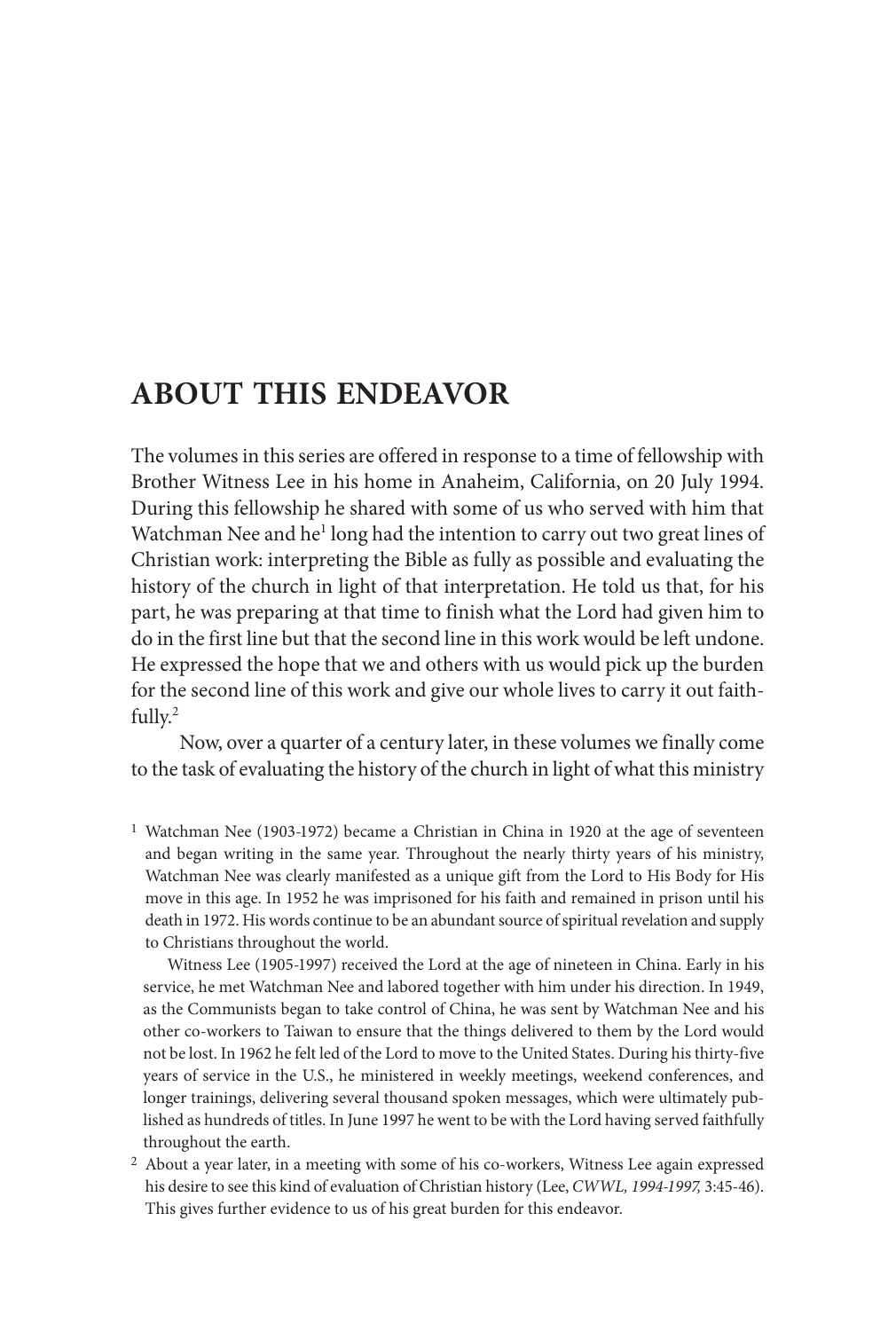has opened up to us. On the one hand, we regret our delay and admit our shortage in picking up this burden sooner. But on the other hand, we recognize and appreciate the Lord's sovereignty even over our delay because only recently has the interpretation of the Bible under the one ministry of Watchman Nee and Witness Lee been completely published, and now *The Collected Works of Watchman Nee* (62 vols.; 1994), *Life-study of the New Testament* (17 vols.; 1985), *Life-study of the Old Testament* (15 vols.; 1996), *The Conclusion of the New Testament* (8 vols.; 2010), and *The Collected Works of Witness Lee* (139 vols.; 2020) are able to serve as the full basis for the evaluation that we present in these volumes. Further, so great a task, left unfulfilled by such servants of the Lord as Watchman Nee and Witness Lee, certainly could not be fulfilled merely by those few who first received this commission, and again it is under the Lord's sovereignty that during our delay others have been prepared for this work and have been added to it. We who now serve according to that commission are truly grateful to the Lord for what He has done to enable us to carry out this endeavor, and based on His past faithfulness to prepare all things for this second great line of work, we fully trust that He will bear us along for its accomplishment. May He so do!

## **THE NEED FOR THIS ENDEAVOR**

 In considering carefully Witness Lee's fellowship, including some of the topics he suggested, we came to understand that this work should be the evaluation not of church history in the general sense but of the history of Christian thought in the particular sense. The distinction is important. While church history contemplates a narrative of persons and events insofar as they affect the activities and influences of the Christian church (e.g., its propagation, its practices, its involvements with government, society, and culture), the history of Christian thought focuses on the historical development of the teachings of the Christian church (e.g., concerning the Triune God, concerning the person and work of Christ, concerning the economy of God, including His complete salvation). Further, the history of the Christian church focuses on the activities of the church in society, or in a deeper sense, on the actions of God on the church in the world, while the history of Christian thought focuses on the church's growth in the understanding of its faith and, through that understanding, on its growth in the apprehension of the divine reality of its faith corporately. While we cannot say that progress in Christian thought is the same thing as growth in the apprehension of divine reality, it is safe to say that the former at least contributes to the latter. The steady gain in the understanding of our faith across the centuries has enabled the saints<sup>3</sup>

<sup>3</sup> Throughout our work we use the term *saint*(*s*) in its biblical usage as a reference to God's chosen people, not in its post-biblical usage as a reference to special (deceased) persons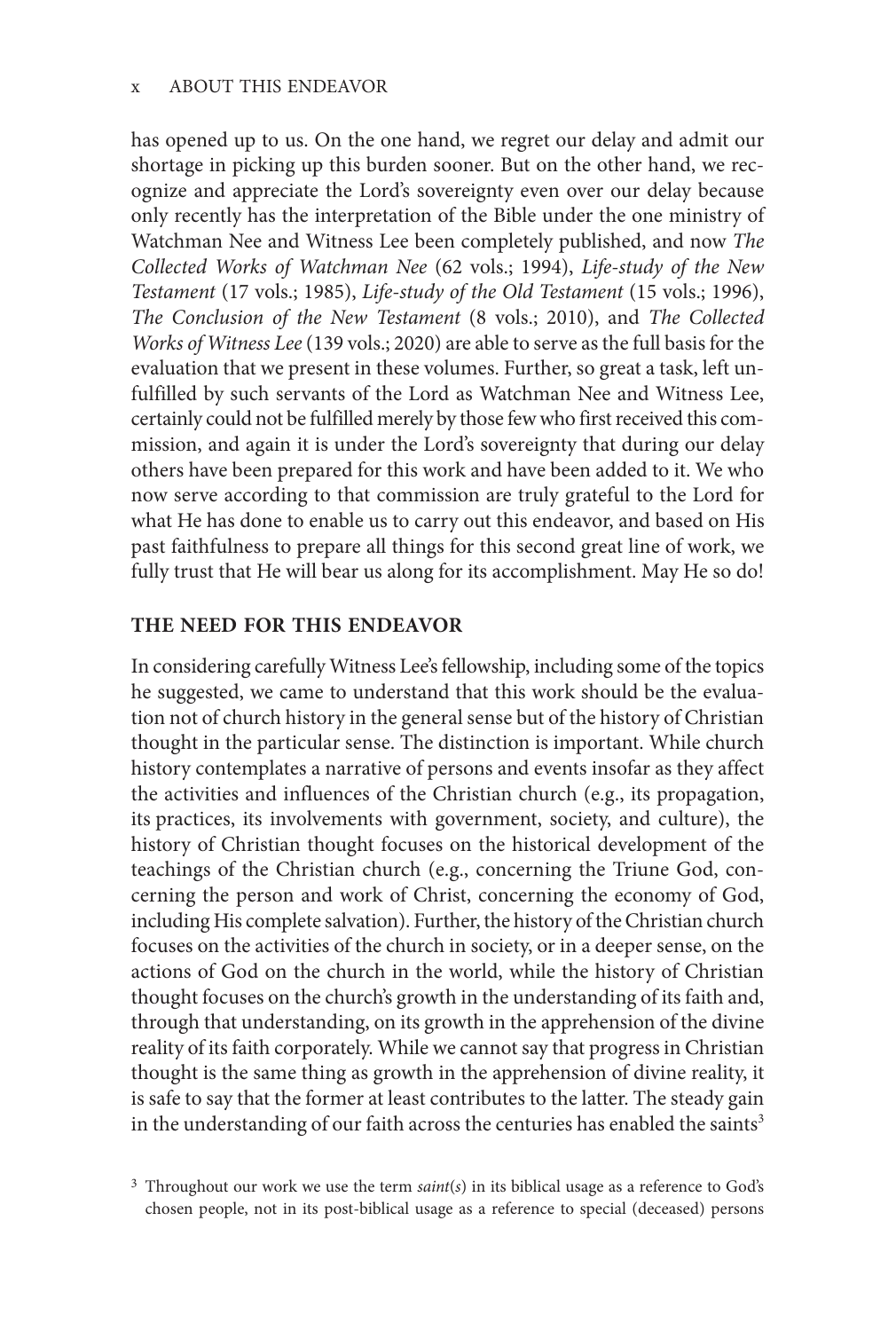throughout time to seek after and attain to the experience that corresponds to that understanding and to grow not only in comprehension of the truth but also in apprehension of the reality. Thus, the history of Christian thought bears great significance on how the church *becomes* what it should be and what it eventually will be intrinsically, and that history deserves our careful attention and evaluation.

 Such an evaluation may not immediately seem to be warranted, and some among us may even feel that an endeavor of this kind may be only an academic exercise and not one that respects the spiritual nature of the believers and the church. But since what we have today as the consummation of biblical interpretation relies in great part on a substantial historical process, it is worthwhile to consider the details of that process and how it has yielded what we possess today. In evaluating the history of Christian thought, we consider Paul's word concerning the Old Testament to be as relevant to Christian history: "These things . . . were written for our admonition, unto whom the ends of the ages have come."<sup>4</sup> We expect that most believers will agree that much of what we have inherited from the past centuries aids us in our present Christian and church life but that some mistakes have been made, which we do well to avoid today. And while this is true in a general sense, it is hardly of practical value without a reasonable evaluation of the past. What are the particular things from the past that are beneficial to us today and worthy of our acceptance, and what are the specific things that we should never repeat in our understanding and teaching? Not to ask and not to answer these questions are to turn away from help already gathered in the Body of Christ, which is one universally and across the ages. Thus, a historical endeavor of this sort can serve as fellowship in the one Body of Christ in time, and there is much value in that.

 But in a more practical sense, this evaluation is needed for the proper education and perfecting of our own brothers and sisters in the local churches worldwide. There are countless histories of the church already published, some very good and some not so good, and numerous histories of Christian thought, mostly very academic and very difficult to fully penetrate without academic training; and we must admit that each of these has its own approach to history and its own intention for history. They offer their lessons from history based on their particular perspectives, and these, we feel, should not have the final say on history for us. We, too, should do the work of evaluating history, based on where we are in our understanding of the truth of the faith; and we, as all others before us, should learn history and learn from

4 1 Cor. 10:11.

among God's people who have been officially recognized as worthy of veneration (e.g., St. Theresa) nor in its popular usage as a reference to any general virtuous person (e.g., "She is a real saint in her family").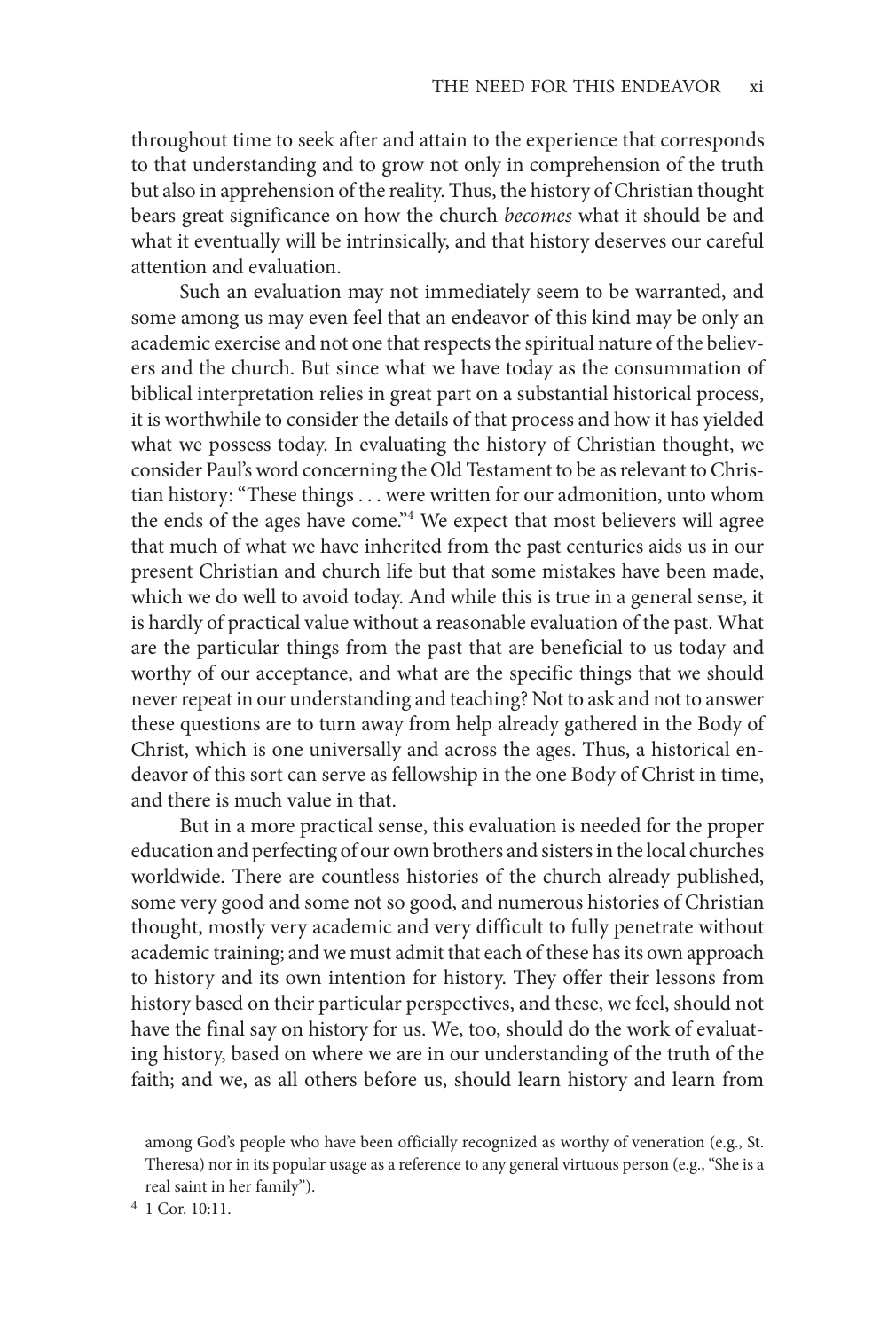history. While some may wish to deny us this right and accuse us of being narrow and subjective, others who are more generous in their understanding will recognize our duty and responsibility to educate our own and will find nothing unusual, uncommon, or unique in this endeavor. As to any charge of narrowness and subjectivity, we leave our work to speak for itself and welcome scrutiny by those who are truly equipped to make such judgments and especially by Him who is the God of history.

## **THE STANDARD OF OUR EVALUATION**

 In carrying out this endeavor, we understand that there are certain implications that must be drawn out and addressed. First, as with any evaluation, there must be a clear standard for our evaluation, and for this endeavor our standard is the interpretation of the Scriptures that has been delivered to us through the ministry of Watchman Nee and Witness Lee. We believe that, coming at the end of nearly two millennia of biblical interpretation, this ministry stands upon the shoulders of those who have gone before us and made progress in the understanding of the divine revelation, both by contributing to it and by defending it from attack. It is reasonable to assume that, as beneficiaries of this progress under the Spirit's guidance, we stand in a position that allows us to look back and consider the merits and the detriments in what precedes us. Our taking the ministry of Watchman Nee and Witness Lee as the standard for our evaluation has nothing to do with *who* we are in ourselves today, nor, in a real sense, with *who* Watchman Nee and Witness Lee are (let everyone account them simply "as servants of Christ and stewards of the mysteries of God"<sup>5</sup>); rather, taking this ministry as our standard has much to do with *where* we are today in the progress of the history of the Christian church. As was the case at every point in the past, our place in time today is the end of the ages that have gone before, and our vantage point is the most progressed thus far. And thus, it is fitting for us, who have received so much from the past, to look back on the past from our own perspective in order to affirm what has benefited and critique what has hampered the progress of the saints in the past.

 Second, it is necessary to present our understanding of the truth to our readers before using it as an evaluative standard. Thus, for every topic to be considered we intend to first thoroughly lay out the truth of the topic according to our understanding of the Bible. Again, we trust the kindness and fairness of our readers to allow to us our interpretation of the Scriptures, even as all others before us have been allowed to interpret the Scriptures according to the light that they received from the Lord. We will say more below about our particular viewpoint on the Scriptures, i.e., our hermeneutic of the Bible,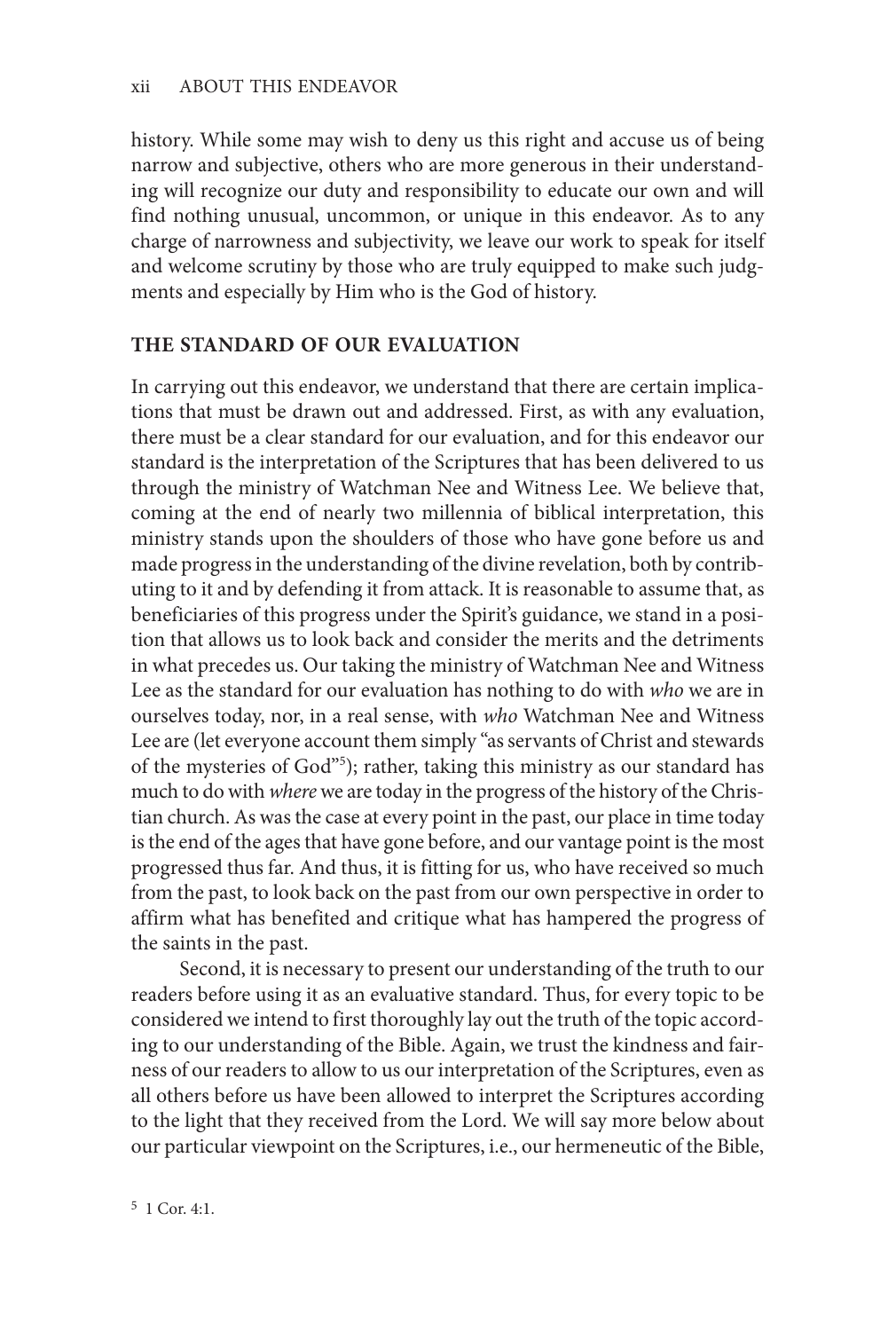but here it should be sufficient to say that what anyone and everyone has at his or her disposal are only the Scriptures in an interpreted form. To think otherwise is naïve at best and harmful at worst. "For Moses from ancient generations has in every city those who proclaim him in the synagogues, he being read every Sabbath,"<sup>6</sup> and to the Jew there is one interpretation, and to the Christian another. Likewise, for all the Scriptures there is (broadly) one interpretation for the Roman Catholic, one for the Eastern Orthodox, one for the Lutheran, one for the Calvinist, one for the Methodist, etc.; and there is one interpretation for us who have benefited from the ministry of Watchman Nee and Witness Lee. The issue is not really the fact of interpretation; the issue is the quality thereof. Every evaluation, as opposed to mere recounting, of the history of Christian thought is based, to some degree, on an interpretation of Scripture. Our hope is that readers from other backgrounds will admit this much about what their own teachers do as they evaluate what our own teachers do and that they will cede to us what they cede to themselves.

 Of course, while our understanding of the biblical truth of any given topic has certainly been delivered to us through the ministry of Watchman Nee and Witness Lee, we believe that each truth has internal integrity that rests solely on the Bible apart from the ministry of our brothers; otherwise, we would not be here defending as biblical any topic we consider. Thus, we present each truth first according to its biblical presentation. Then, we turn our attention to the riches of the ministry of our brothers to fully explore and expound the truth of the topic. These riches, we hope, will shed more light on the Scriptures through the gifts that the Lord has given to His church for this purpose.<sup>7</sup> Through the help of these gifted members we expect that what is first presented as the truth in the Bible will then be unveiled thoroughly, so that our readers will be led "unto all the riches of the full assurance of understanding."<sup>8</sup> Of course, those of us who already enjoy the riches of the ministry of Watchman Nee and Witness Lee will appreciate this part of our presentation, but our sincere wish is that many others also would gain an appreciation for these gifts from the Lord, for He has given them not just to us in the local churches but "to men" in the most general sense of the word<sup>9</sup> so that all may come to the full knowledge of the truth.<sup>10</sup>

#### **THE MINISTRY OF WATCHMAN NEE AND WITNESS LEE**

 The ministry of Watchman Nee and Witness Lee focuses on the experience of Christ as life for the building up of the church as the Body of Christ, which consummates in the New Jerusalem for eternity.<sup>11</sup> This focus serves

```
 9 Eph. 4:8. 10 1 Tim. 2:4; 2 Tim. 2:25.
```

```
11 John 1:4; Col. 3:3-4; 2 Pet. 1:3; Matt. 16:18; 1 Cor. 14:3-4; Eph. 4:16; Rev. 21:2, 10-11; 22:1.
```
 <sup>6</sup> Acts 15:21. 7 Eph. 4:11; 1 Cor. 12:28-29; Acts 13:1. 8 Col. 2:2.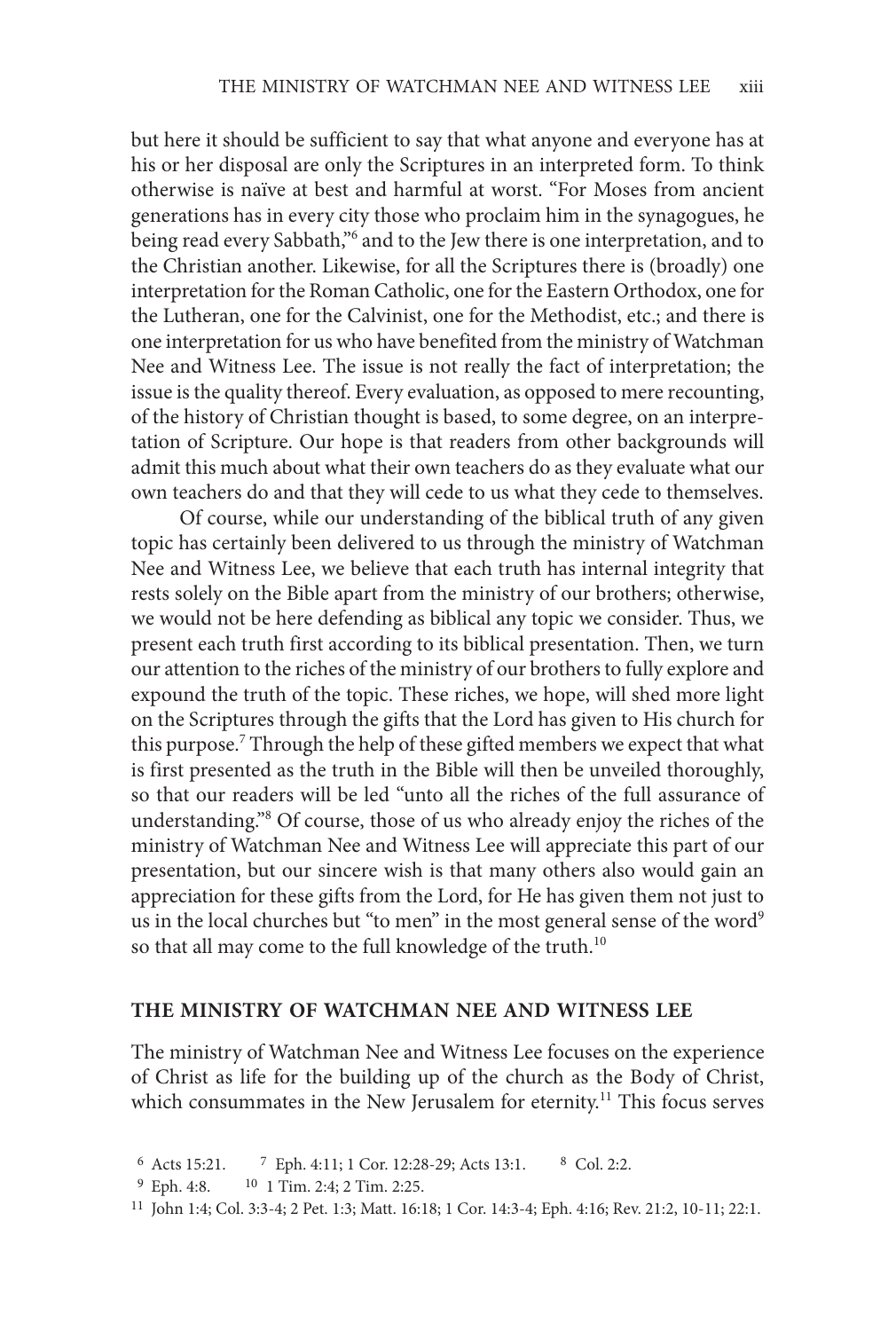as the hermeneutical key for their understanding of the entire Bible, from Genesis to Revelation. Recognizing that the Triune God—the Father, the Son, and the Spirit, so named with titles in the semantic domain of life—is foremost a God who holds, expresses, and shares within the Godhead the divine life, this ministry attends fully to the function of that life in the accomplishment of God's eternal economy.<sup>12</sup> Particularly, in God's economy in the New Testament age, the Son, as the expression of the divine life, became a man to bear this divine life to humankind.<sup>13</sup> Through His death He redeemed His believers and brought them into the realm of this life through His resurrection. 14 Those who, through His precious gospel, that is, "all the words of this life,"<sup>15</sup> believe in Him are regenerated by His life and begotten as His very children<sup>16</sup> through His Spirit who imparts this life to them.<sup>17</sup> Benefiting eternally, to be sure, from the mercy and grace of God, those who have been reconciled to Him through the death of His Son will be saved much more in His life; 18 and it is in His life that they progress until full maturity. In the household of God, the children of God grow<sup>19</sup> through the enjoyment of the riches of God's life as their life supply<sup>20</sup> and, through the ministry of His New Testament apostles, reach maturity in life $21$  and ultimately reign in the divine life.<sup>22</sup> Central to these operations in life is the dispensing of the Triune God into His tripartite<sup>23</sup> believers, and this divine dispensing of His life into them characterizes all their genuine experiences of Christ throughout their entire Christian life. While God can and does do many things exterior to the believers for their good according to His purpose, $24$  what He does within them by the ongoing dispensing of Himself as life into them is what transforms them according to His image.<sup>25</sup> As they grow in life, they also grow in their organic function to build up the church as the Body of Christ in the local churches where they live and meet.<sup>26</sup> This work also depends on the divine dispensing of the divine life, but it is now also through the many members of His organic Body: out from Christ as the Head through the rich supply of His gifted

12 Eph. 1:10; 3:9; 1 Tim. 1:4. In these verses the Greek word οἰκονομία (*oikonomia*) is used by the apostle Paul to refer to God's special plan and arrangement in His household to carry out His eternal will for His chosen, redeemed, transformed, and ultimately glorified people. Generally, the English versions of the Bible translate this word in these verses as "dispensation," "plan," or "administration." In the translation that we use in these volumes the word is translated "economy." The Greek word connotes the arrangement, often under a steward (οἰκονόμος, *oikonomos* ), for the distribution of goods to the members of a household and is sometimes translated "stewardship," as in Luke 16:2-4 (cf. 1 Cor. 9:17; Eph. 3:2; Col. 1:25).

- 17 1 Cor. 15:45; John 6:63; Rom. 8:11; 2 Cor. 3:6. 18 Rom. 5:10.
- 19 1 Cor. 3:6-7; Eph. 4:15; 1 Pet. 2:2. 20 John 6:32-35, 51, 57; 4:10-11; 7:37-39; cf. Eph. 3:2.
- 21 Col. 1:28; 4:12; Heb. 6:1. 22 Rom. 5:17. 23 1 Thes. 5:23. 24 Rom. 8:28.
- 25 Rom. 8:29; 2 Cor. 3:18. 26 1 Cor. 14:3-4.

<sup>13</sup> John 1:14, 4. <sup>14</sup> Rom. 6:4; 8:11. <sup>15</sup> Acts 5:20.

<sup>16</sup> John 5:24; 1 Pet. 1:3, 23; John 1:12-13; 1 John 3:1.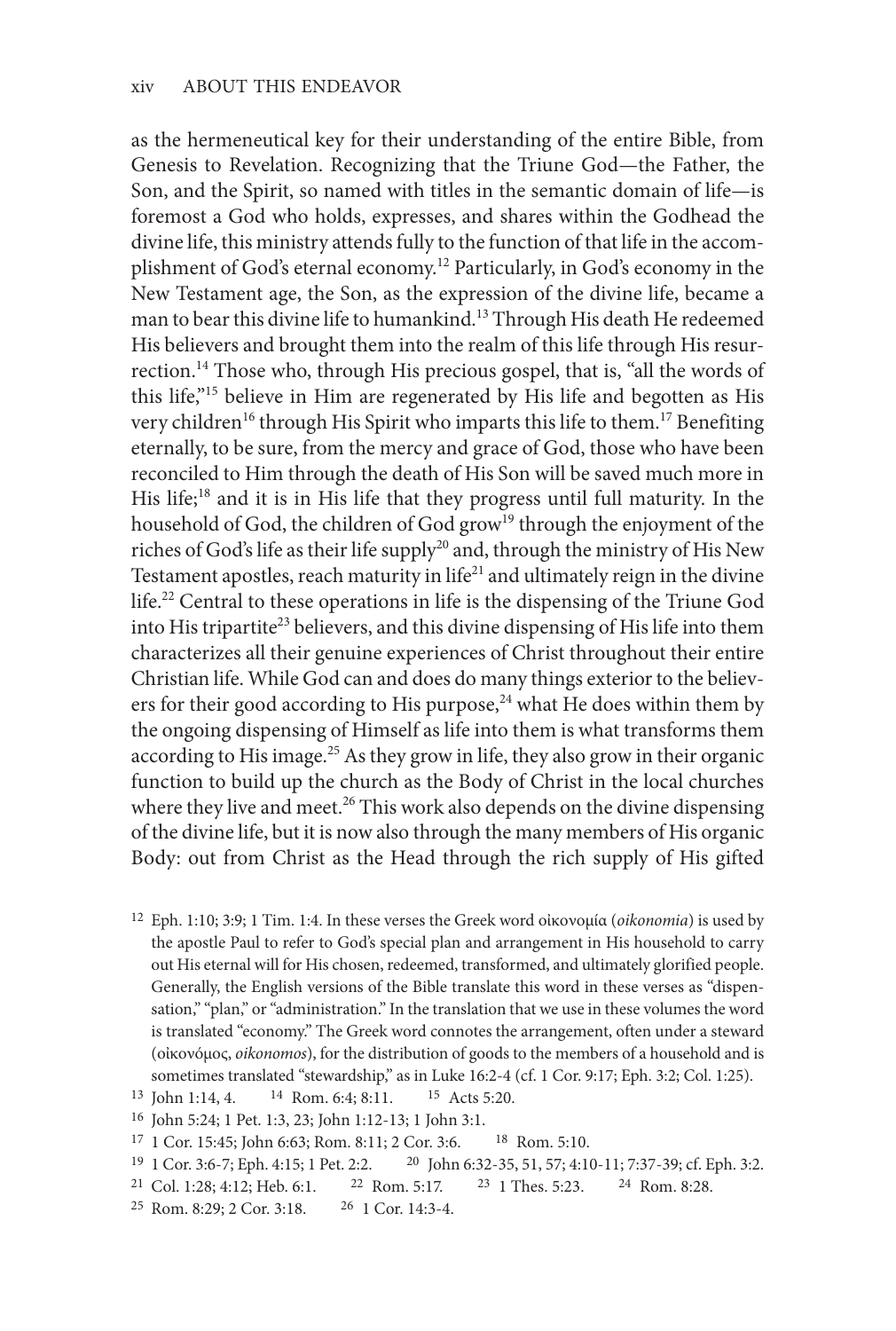members and by the operation within each one member, all the members in the Body build up the Body in love.<sup>27</sup> The Body of Christ refers to the identity of the church in its relation to the divine life, and what makes the church His Body is the Triune God's dispensing of the divine life into His believers to make them the many organic members of Christ. Thus, the Body of Christ proves to be the organism of the Triune God, that is, the corporate reality, constituted with God's life through the dispensing of God in His Trinity— Father, Son, and Holy Spirit—into His believers, that expresses Him as the living Triune God. Watchman Nee and Witness Lee developed this revelation concerning the Christian life and church life in their ministry, and throughout these volumes this view is repeatedly referenced in our presentation of the biblical truths and serves as the standard for all our evaluation of the history of Christian thought.

#### **OUR VIEW OF HISTORY**

 In any attempt to do historical writing, there is always at its base an approach to history and an intention for writing history,<sup>28</sup> and we do well to state our approach and intention clearly and to abide by these as faithfully as possible. History-writing is an interpretive process in that the historian decides what in the past is worthy of recounting and what the significance is for the present and future in the things that are being recounted. Thus, it is important to distinguish between history as what has happened in the past and history as what is recounted in the present and evaluated for the future. Of course, what has happened cannot be changed now, and thus, to recount and to evaluate are all that we can attempt to do now. But in doing this much, we should be thoroughly conscious of the basis of our interpretations of what has happened.

 In carrying out this evaluative endeavor, we have been particularly guided by a statement in Witness Lee's introduction to the Holy Bible Recovery Version: "Throughout the centuries the understanding of the divine revelation possessed by the saints has always been based upon the light they received, and this understanding has progressed steadily."<sup>29</sup> Three aspects of our view of the history of Christian thought are inspired by this statement. First, there is a distinction between the divine revelation in the Holy Scriptures and the understanding of that revelation by the saints. The former we take to be fixed, constant, and once for all delivered to the saints;<sup>30</sup> the latter we take to be partial, imperfect, and varying across the centuries. We assert that to the divine revelation in the Holy Scriptures nothing can be added and that the Holy Scriptures contain the full compass of the revelation that God intends for human beings to possess in this age. But the understanding of

27 Eph. 4:16. 28 I.e., in technical terms, a historiography. 29 Lee, "Intro." 30 Cf. Jude 3.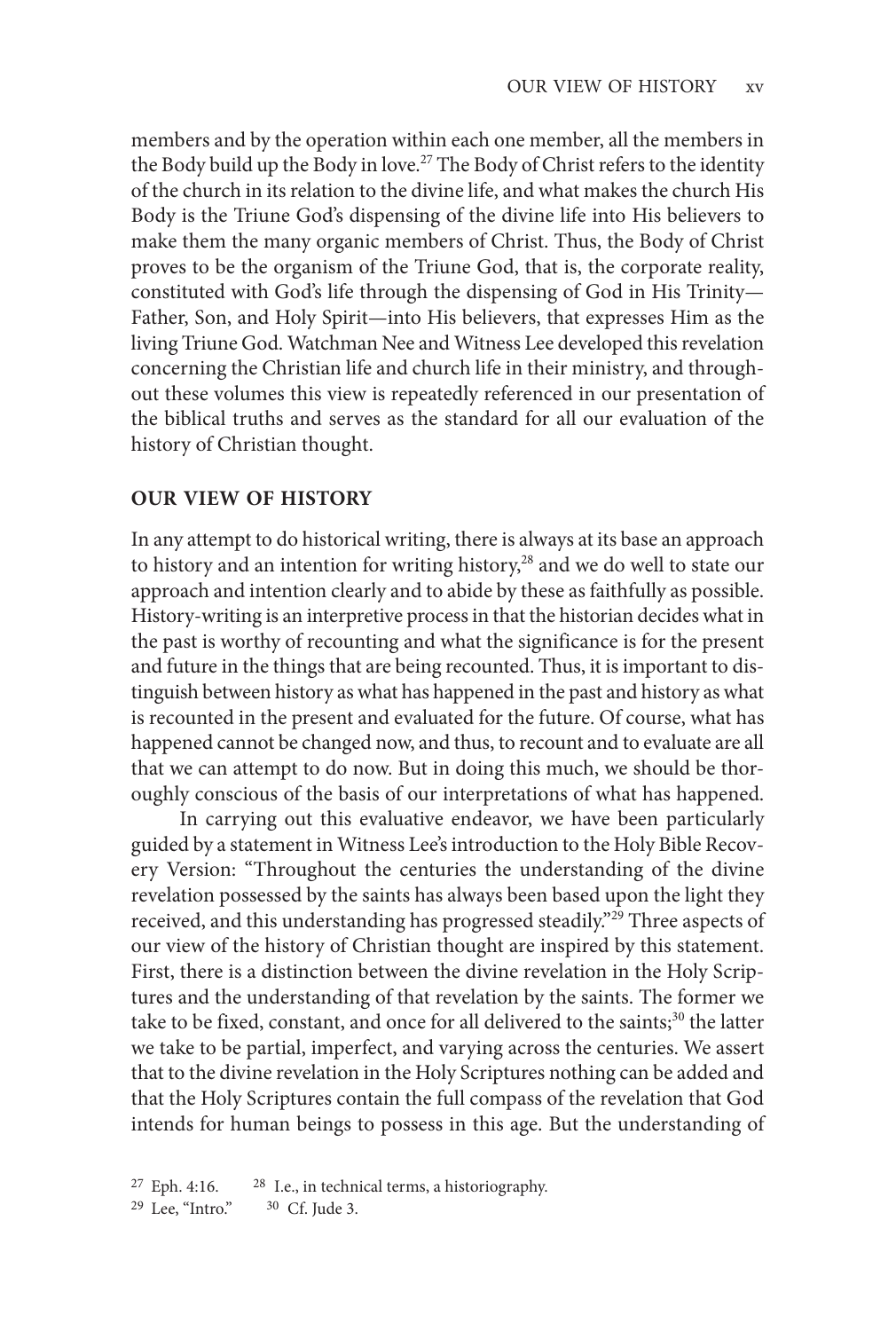that revelation is something that is received over time through the light that God shines on His Word both through His gifted ones (apostles, prophets, and shepherds and teachers)<sup>31</sup> and in every seeking believer.<sup>32</sup> Second, a chief quality of this understanding is that it progresses in time; that is to say, it increases and moves across the centuries toward full comprehension of the complete and constant divine revelation in the Scriptures. That is not to say that we will fully comprehend the complete and constant revelation in the Bible in our lifetimes or in the present age, nor that understandings held in earlier times are deficient insofar as our saving faith is concerned. Rather, we maintain that the Lord is still opening Christian minds to understand the Scriptures.<sup>33</sup> "The Lord hath yet more light and truth / To break forth from His Word."<sup>34</sup> Yet in all the centuries since the first apostles an understanding of the Scriptures that reflects the basic Christian faith necessary for salvation has been sufficiently clear.<sup>35</sup> And third, the progress in the understanding of the divine revelation has been steady, that is, sure and continuing. This does not mean that this progress has been uniform in its rate over time (as the word *steady* can denote); it is apparent that at times this progress has been painfully slow or even nil and at other times breathtakingly fast. Nor does this mean that the motion toward a fuller understanding has always been forward: as we will see in many topics under our evaluation, sometimes there were temporary regressions in understanding while leading teachers in the church struggled with the full dimensions of a scriptural truth. 36 But viewed as a whole continuum, the understanding of the divine revelation has been moving forward across the centuries in a sure way, and what we understand today certainly surpasses what was understood in earlier times. Thus, our stance on the history of Christian thought—our historiographical motif, so to speak—can most succinctly be stated as *the steadily progressing understanding of the one, constant truth of the Scriptures*. Throughout the volumes of this endeavor this motif is evident.

- 31 Eph. 4:11. 32 Cf. Col. 2:2; Matt. 7:8-11. 33 Cf. Luke 24:45.
- <sup>34</sup> Rawson, "We limit not . . ."
- <sup>35</sup> On this point, commonly referred to as the perspicuity (or, clarity) of Scripture, we heartily agree with the Westminster Confession of Faith, without necessarily agreeing with everything else therein: "All things in Scripture are not alike plain in themselves, nor alike clear unto all (2 Peter 3:16): yet those things which are necessary to be known, believed, and observed for salvation, are so clearly propounded, and opened in some place of Scripture or other, that not only the learned, but the unlearned, in a due use of the ordinary means, may attain unto a sufficient understanding of them (Ps. 119:105, 130)" ( *West*. *Conf*. 1.7 [*RC* 4:236]).
- 36 Jerome offers a vivid description of one such regression: "The Nicene Faith stood condemned by acclamation. The whole world groaned, and was astonished to find itself Arian" (Jerome, *Alt*. *Luc*. 19 [ *NPNF* 2 6:329]). Arianism is the heretical teaching, originating in the fourth century, that Christ is not God in the same sense that the Father is God but was merely created by God before the ages, and thus there was a time when He did not exist.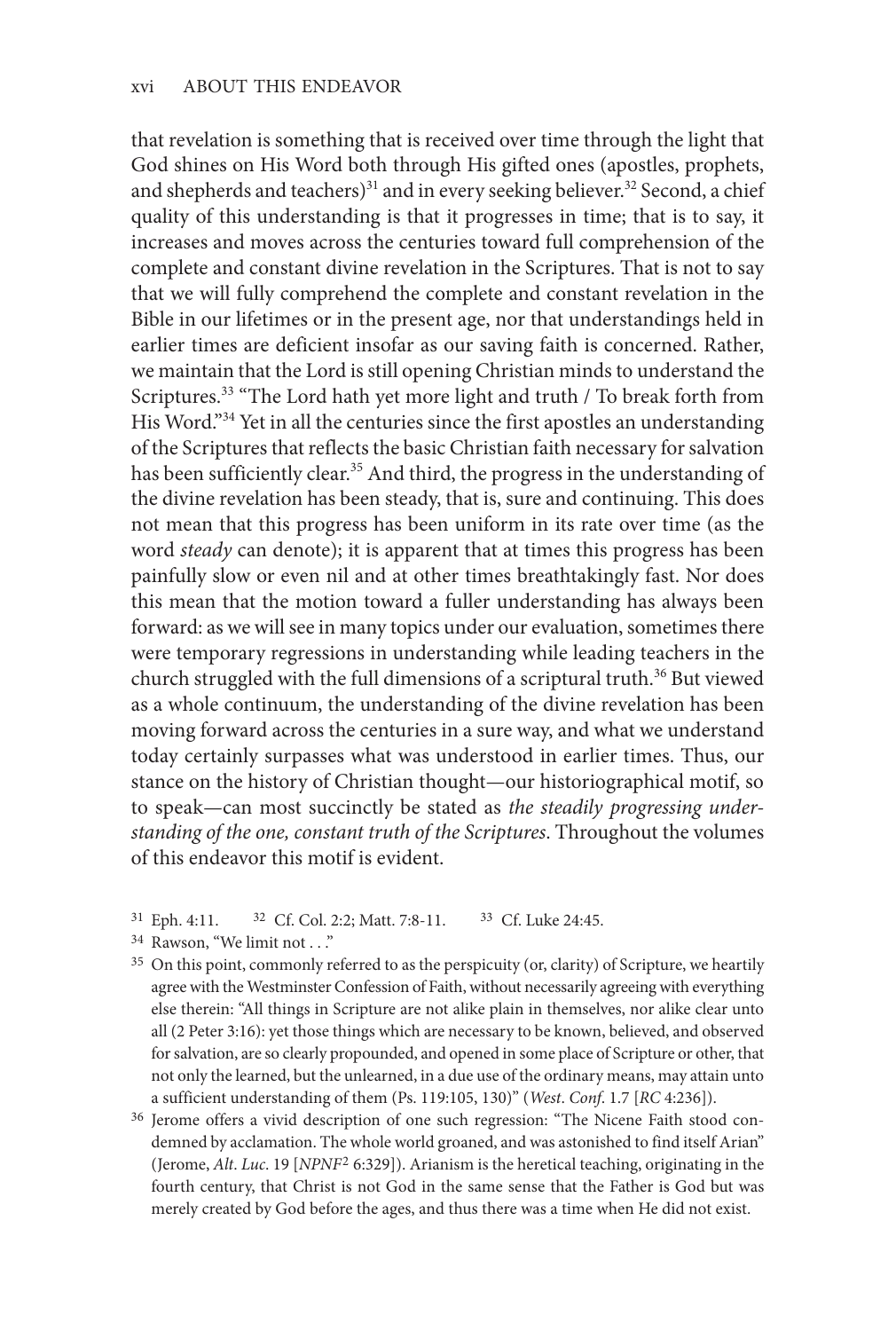But on a deeper level, this motif implies a few other historical positions, which will also be evident in these volumes. The first of these is that since progress in the understanding of the one, constant truth of the Scriptures is forward-moving in time, our ultimate authority extends only as far as the boundaries of the Scriptures and not the early church that issued from the Scriptures. The common and traditional presupposition that the primitive church, that is, the church at the time of the apostles and then of the church fathers, should be "both the ideal and the norm"<sup>37</sup> for Christians has perpetuated a multitude of mistakes, and therefore, our view is that at no time in the past nor in the present has the church been ideal or normative.<sup>38</sup> What alone is ideal and normative is the teaching of the apostles, including the Gospels concerning Christ. In the volume germane to this topic we express this position most fully, but suffice it to say here that even at the time of the apostles the church fell short of their full teaching,<sup>39</sup> and so much the more after the time of the apostles, when degradation set in and intensified. The plenitude of the faith and of the knowledge of Christ is something that we all as the church, must arrive at;<sup>40</sup> it was not something fully realized practically in the church and then subsequently lost, only to be recovered in time. This may be the most intrinsic failure over the centuries in the understanding and evaluation of the primitive church. Thus, in our evaluation in these volumes we do not view the early church as something that the Lord is trying to bring us all back to, and therefore, we do not hold the early church as our authority. When we speak of recovery in these volumes, as we often do, we are referring not to a recovery back to the primitive church but rather to a recovery back to the teaching of the apostles in the New Testament, and we take that teaching as ideal, normative, and authoritative in our evaluation in these volumes.

 Corollary to our understanding concerning what is ideal, normative, and authoritative is our understanding concerning the writings of the church across the centuries, which indeed serve as the primary object of our evaluation in these volumes. It is evident that among Roman Catholic and Eastern Orthodox believers the consensual teachings expressed in the writings of the church are authoritative, and for both groups of believers the writings of the church fathers particularly hold authority for historical reasons. Even among the Protestant Reformers, who took the lead to limit the scope of authority to the Bible alone (*sola Scriptura*), the writings of the church fathers

<sup>37</sup> Pelikan, *Christian Tradition*, 5:15.

<sup>&</sup>lt;sup>38</sup> One might be tempted to say that the church on the day of Pentecost was ideal, but given the fact that the divine revelation concerning the church, particularly as the one new man and the Body of Christ in Ephesians, was not complete in those earliest days, we can hardly say that the initial church should serve as a normative standard.

<sup>39</sup> Cf. 2 Tim. 1:15. 40 Eph. 4:13.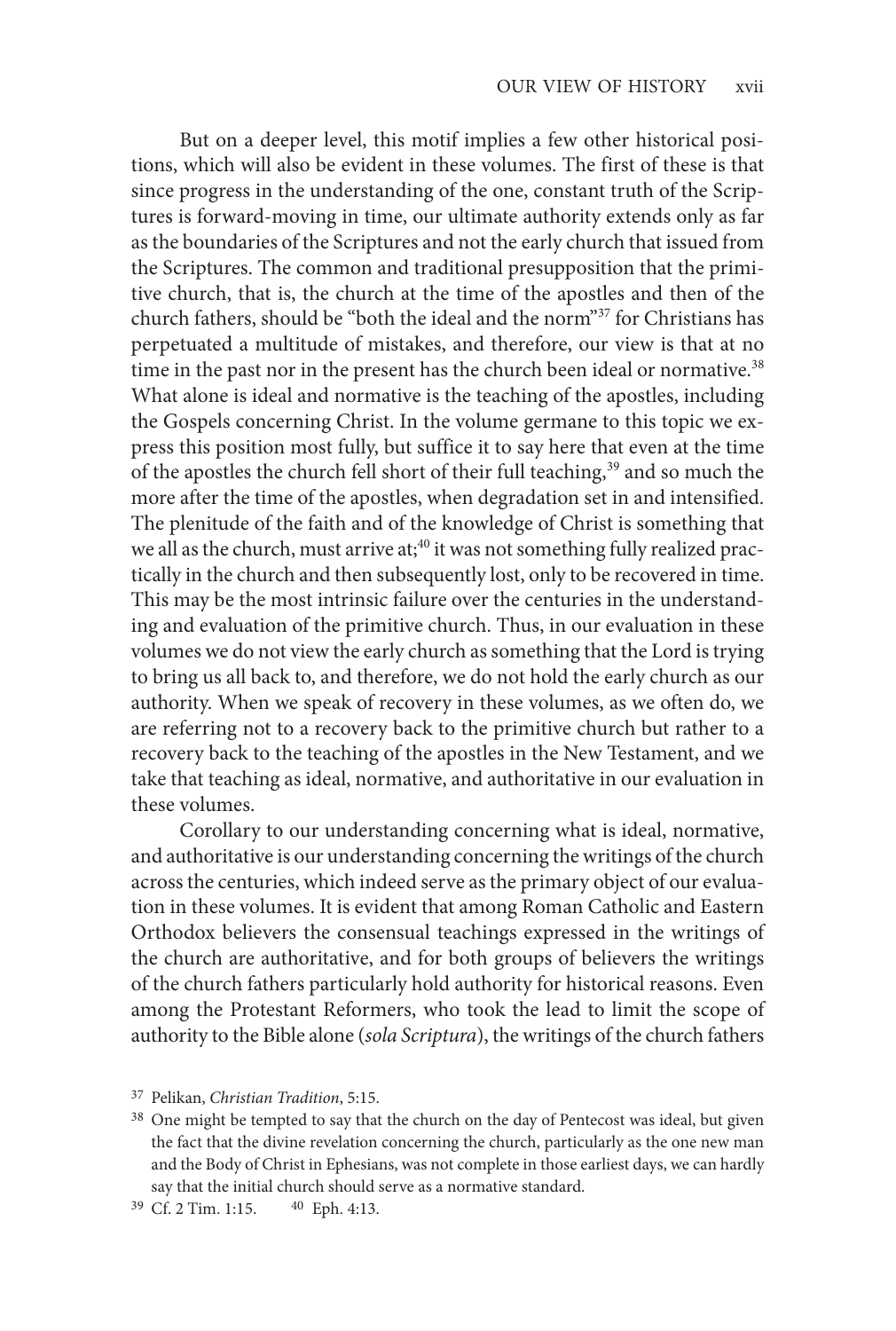were often called upon to give credence (if not authority) to their claims, and this primarily because they considered that many of their claims were not new ones but ones to be found in the ancient church. In our evaluation we do not at all deny that there are ample and even abundant witnesses to the proper understanding of the divine revelation within the writings of the historical church, as these volumes attest. But in our evaluation we make of them nothing more than that; they are witnesses to the divine revelation, not authorities thereon. We call upon them as witnesses in our evaluation of the understanding of a given topic at a particular time and not as judge or jury for that evaluation. Of course, some witnesses are more expert than others. For example, Athanasius, Augustine, Aquinas, Luther, and Calvin (to name only a few "giants") offer much valuable testimony to the proper understanding of the apostles' teaching. But the testimony of each on any given topic must be evaluated on its own, for there is much in the testimony of each that falls short of what we now understand concerning the divine revelation. Likewise, many less prominent writings of the historical church offer much to be appreciated and received as further testimony, and these as well are evaluated in these volumes.

### **OUR ATTITUDE, INTENTION, AND HOPE**

 In evaluating the history of Christian thought in these volumes, we present to our readers as accurately and thoroughly as possible an account of the development of every topic we consider. In doing so, we have the great desire and strong intention to present history with a soberness of mind and a largeness of heart that bespeak our calling as lights in the world and as the salt of the earth. Historical Christian thought is not simply the progression of teachings in the abstract but the thoughts of real human beings, and we wish to always be mindful that usually these ones are our faithful brothers and sisters in Christ. With them we share the same life of the same Father, the same Lord, and the same Spirit. If we are correct in saying that history can serve as fellowship in the one Body of Christ in time, we wish to speak of our past brothers and sisters as we would if they were in the same locality with us today and certainly as we should before the same Lord and Judge. In relaying the historical development of any topic, we do not wish to create for ourselves offenses from which we cannot be released in this lifetime; thus, indeed we hope to be well disposed toward our foregone brothers and sisters in Christ while we are now on the way.<sup>41</sup> In this endeavor we feel that we must not fall short of that basic commandment: "You shall not testify with false testimony against your neighbor."<sup>42</sup> Further, insofar as we are able, we intend to relate the history of Christian thought not only accurately and thoroughly but, even more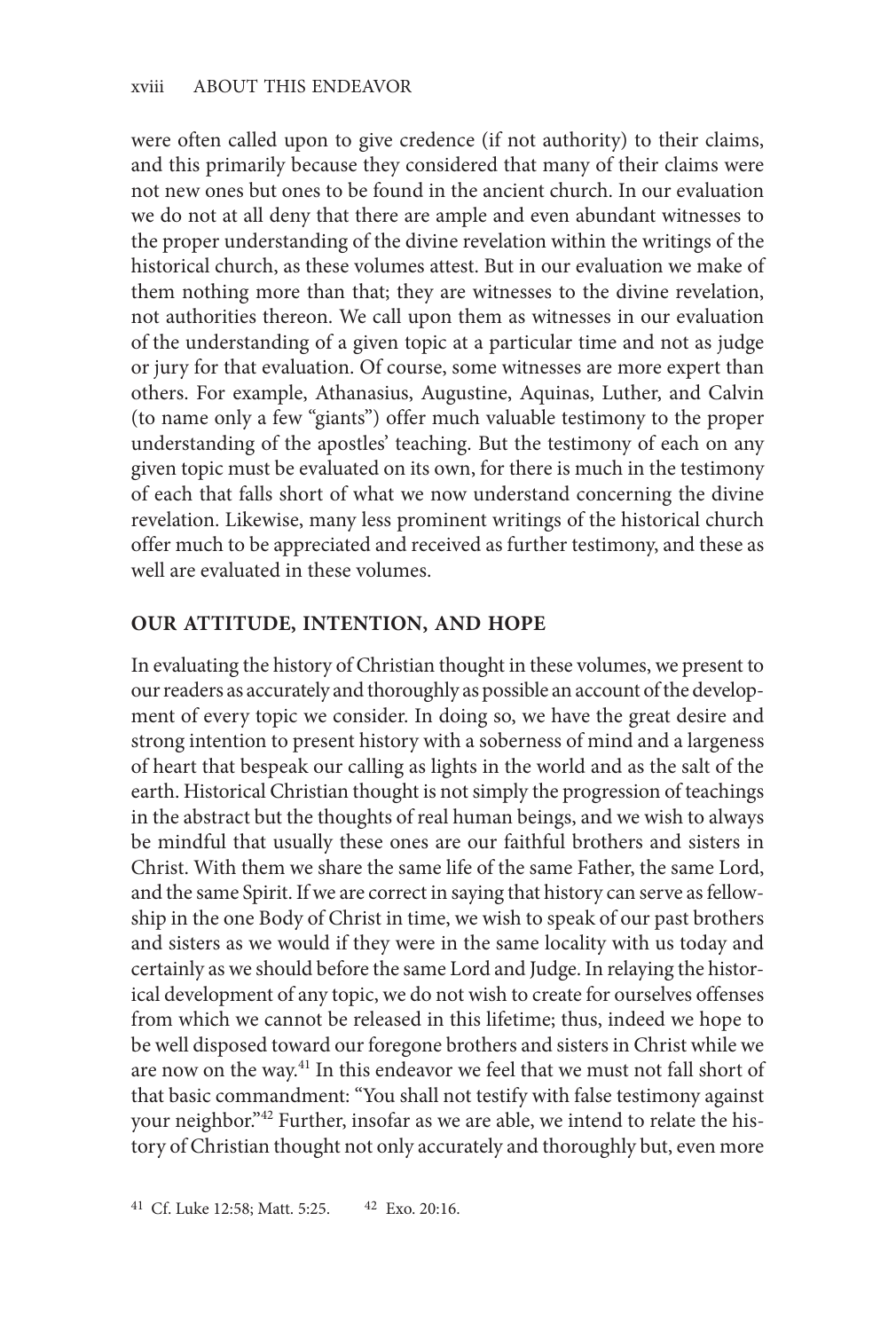importantly, fairly and kindly, with as much generosity to the saints in the past as our regenerated consciences will allow. This is important not only for the sake of our own conscience before God but also for the sake of our presentation before human beings.

 Our intention in these volumes is not to condemn others but to equip the willing reader. We come to this endeavor with a double soberness that all human enterprise is afflicted by the tragic fall of man and harassed by the ever-active enemy of God. In looking back at the past, especially as we point out the imperfections of others, we remember that we ourselves are likewise afflicted and harassed and therefore prone to make new mistakes of our own. But we know that we cannot cower from our responsibility to learn from the past and to hopefully protect ourselves from repeating things that should not be repeated. While what we do in this endeavor is certainly framed in our own imperfections, we fully trust in the Lord's covering under His precious blood and have assurance that, going beyond our imperfections, He has genuinely led, strengthened, and enabled us to bring the past under His light and under His love for our learning from Him. May the Lord so bless this ultimate use for these volumes.

# **OUR APOLOGY**

We feel that a word about the level of our research and writing is necessary. Our readers are our judges for themselves, and we fear that some may question the nature of the work that we are doing, especially those who may come to it expecting something similar to the ministry materials that our publisher normally publishes. Thus, we feel that a defense (or using the classical term, an apology) is in order.<sup>43</sup> We hope that in offering this defense we will allay any concerns among our readers that we have deviated from the normal way of ministry or that our work forebodes a new form of ministry among us.

The issues that we consider in our work are not trivial and were not treated lightly or superficially by our forbears, whom we are evaluating. These issues drew some of the greatest thinkers and writers in human history, persons who applied all their best efforts to expound the truth as they understood it in their day. The progressing understanding of the divine revelation was developed in all possible detail and with all possible precision by these writers. Thus, in recounting the history of that development, we have a responsibility not to oversimplify or ignore complexities, especially since we are endeavoring to evaluate the work of others. All our brothers before us deserve our most careful reading, understanding, and recounting of their positions. While we are happy to apologize (in the modern sense) for the way that we take in our work, we, of course, cannot apologize for what actually happened in the past.

<sup>43</sup> Cf. 1 Pet. 3:15, where Peter uses the Greek word ἀπολογία (*apologia*) for "defense."